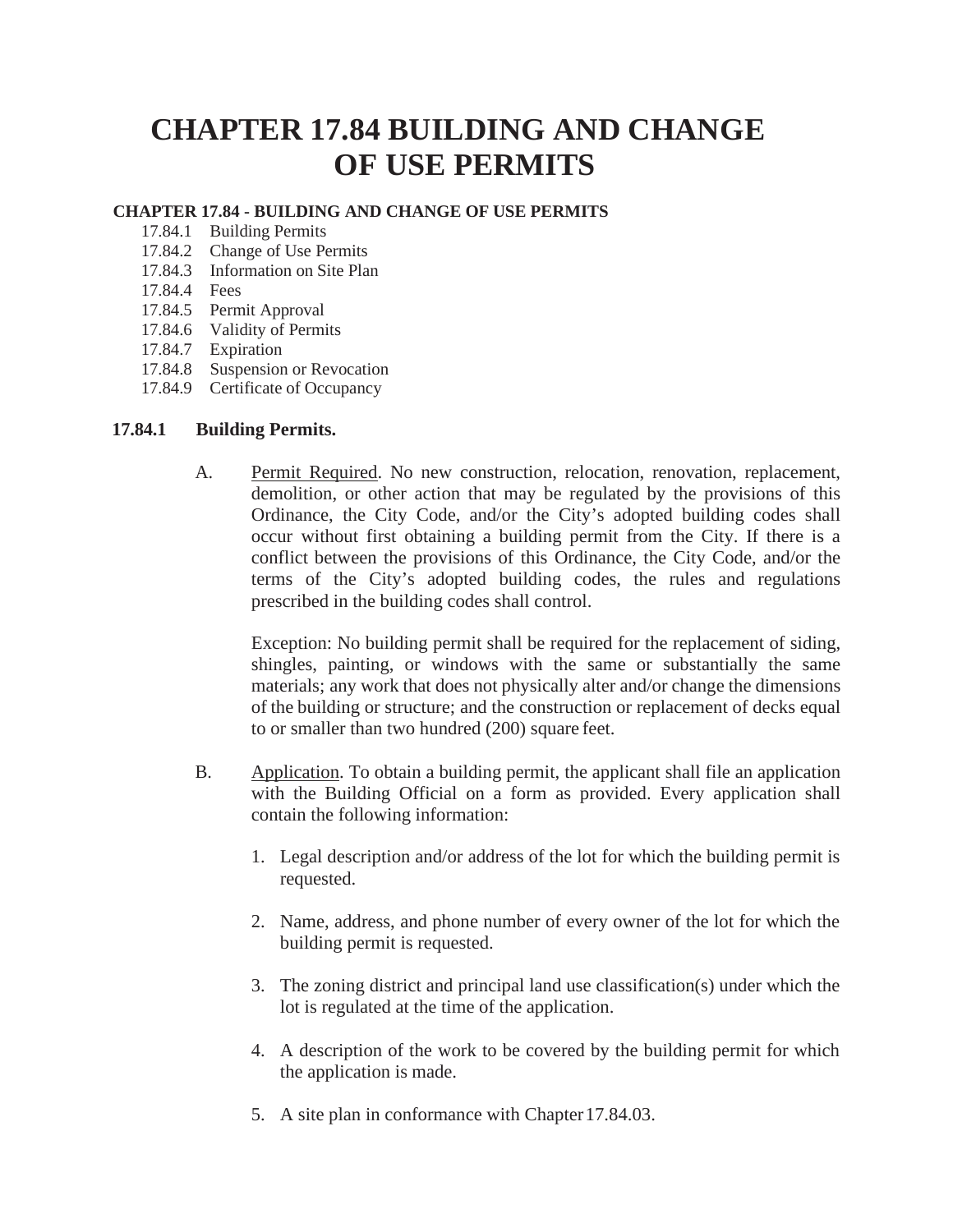- 6. Be signed by the applicant, who may be required to submit evidence to indicate such authority if the lot has more than one owner.
- 7. Any other information concerning the lot, its current principal land use(s), or requested principal land use(s) as may be required by the Building Official.

## **17.84.2 Change of Use Permits.**

- A. Permit Required. It shall be unlawful for any person, firm, or corporation to change the principal land use of any lot, building, or structure regulated by this Ordinance, or cause the same to be done, without first obtaining a change of use permit for the land use change from the Building Official.
- B. Application. To obtain a change of use permit, the applicant shall file an application with the Building Official on a form as provided. Every application shall contain the followinginformation:
	- 1. Legal description and/or address of the lot for which the change of land use is requested.
	- 2. Name, address, and phone number of every owner of the lot for which the change of land use is requested.
	- 3. The district and principal land use classification(s) under which the lot is regulated at the time of theapplication.
	- 4. The principal land use classification(s) requested by the application.
	- 5. A site plan in conformance with Chapter17.84.03.
	- 6. Be signed by the applicant, who may be required to submit evidence to indicate such authority if the lot has more than one owner.
	- 7. Any other information concerning the lot, its current principal land use(s), or requested principal land use(s) as may be required by the Building Official.
- **17.84.3 Information on Site Plan**. Plans of sufficient clarity to indicate the location, nature, and extent of the work proposed shall be provided to the Building Official. Where applicable, all site plans required in Chapters 17.84.01 and 17.84.02 shall contain the following information:
	- A. The legal description of the lot shown on the site plan.
	- B. A north arrow.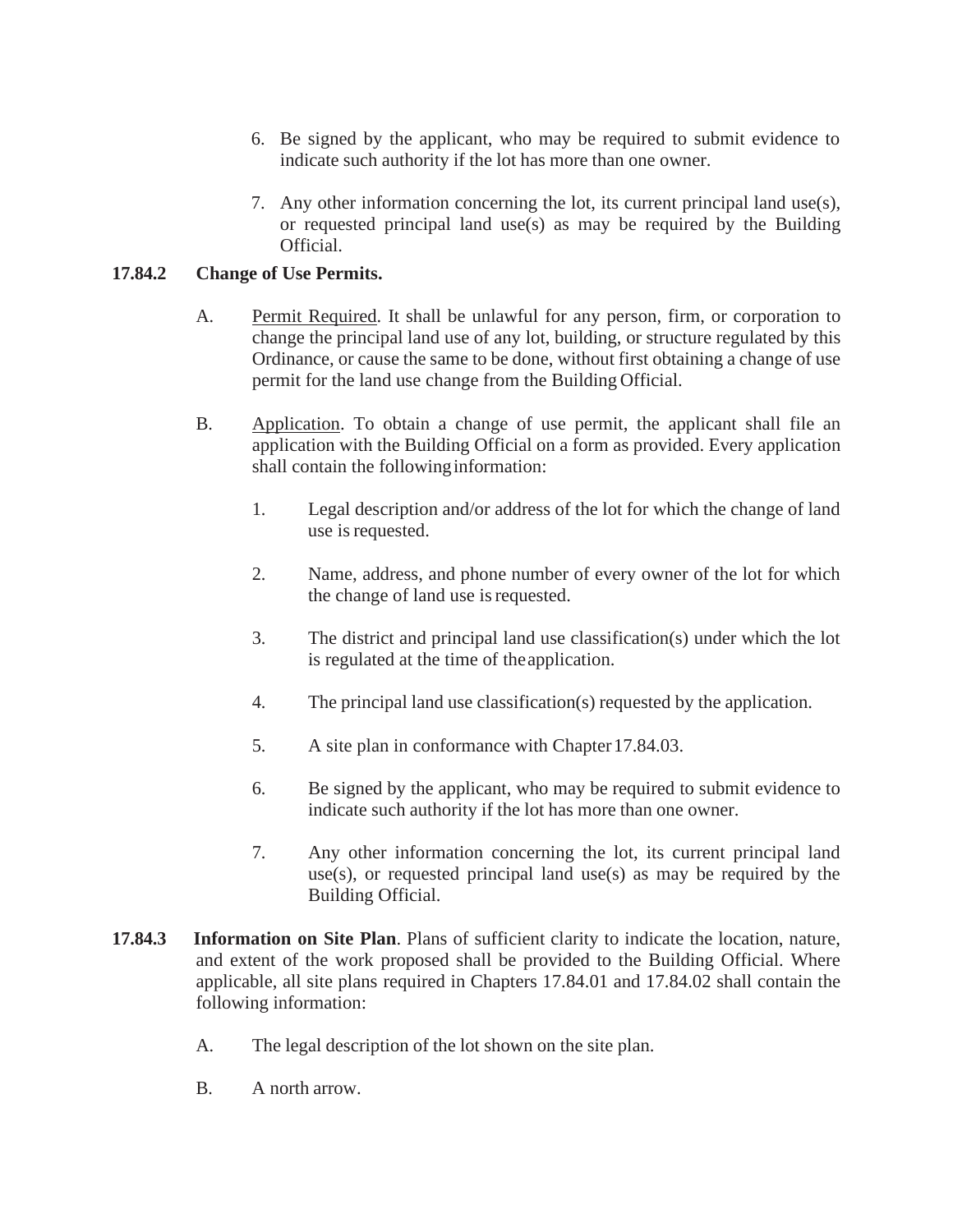- C. All existing and proposed buildings, structures, or additions thereto, with information regarding their dimensions, height, and number ofstories.
- D. Distance from all building lines to the lot lines at the closestpoints.
- E. Dimensions of all lot lines.

Exception: The Building Official may waive the submission of plans, if he or she determines the nature of the work or change in principal land use(s) is such that reviewing plans is not necessary to obtain compliance with this Ordinance.

All plans shall not be changed, modified, or altered, and all work shall be performed in accordance with the approved plans.

- **17.84.4 Fees.** Upon the filing of any application for a building permit or change of use permit with the Building Official, the applicant shall pay the City of North Sioux City the appropriate fee in conformance with Chapter17.100.
- **17.84.5 Permit Approval.** Once filed pursuant to Chapters 17.84.01 and 17.84.02, the Building Official shall determine whether the application contains all the required information. If it does not, he or she shall notify the applicant either in person or in writing and note any missing information. If it contains all the required information or has been supplemented to contain all the required information, he or she has the following options:
	- A. Building Permit involving buildings or structures in the R-1 and R-2 Districts, Single-Family Attached Dwellings Containing Less Than 4 Connected Dwelling Units, and Construction or Relocation of Manufactured Homes: The Building Official may either (1) make a decision; or (2) forward the application to the Planning & Zoning Commission for review. If the application is forwarded to the Planning & Zoning Commission, a permit shall be approved only if a majority of its members determine that it meets the requirements of this Ordinance and all other relevant lawsand regulations.
	- B. Building Permit involving things other than those regulated by Chapter  $17.84.05(A)$ : The Building Official shall forward the application to the Planning & Zoning Commission for review. The Planning & Zoning Commission shall approve the permit only if a majority of its members determine that it meets the requirements of this Ordinance and all other relevant laws and regulations.
	- C. Change of Use Permit: The Building Official shall approve and issue the permit if the proposed change of use meets the requirements of this Ordinance and all other relevant laws and regulations.

If an application determined to be incomplete by the Building Official is not fully supplemented with the requested information after six (6) months from the date the applicant was notified of such deficiencies, it shall be deemed expired. Upon expiration, any fees submitted along with the application shall be deemed forfeited to